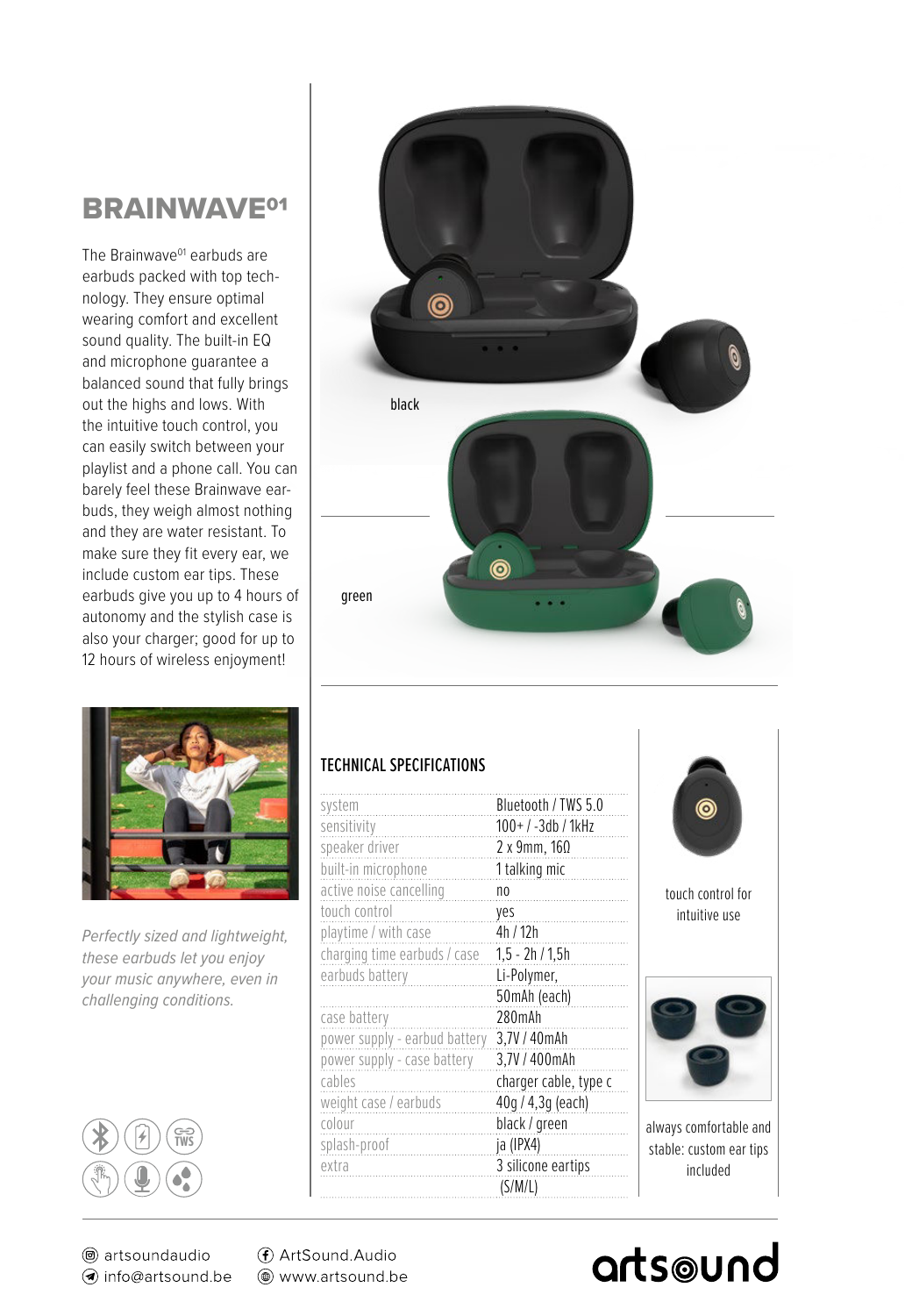



touch control for intuitive use



always comfortable and stable: custom ear tips included

## TECHNICAL SPECIFICATIONS

| system                        | Bluetooth / TWS 5.0     |
|-------------------------------|-------------------------|
| sensitivity                   | $100+$ / -3db / 1kHz    |
| speaker driver                | $2 \times 10$ mm, $160$ |
| built-in microphone           | 2 x talking mic         |
| actieve noise cancelling      | 22db - 25db - 1 kHz     |
| touch control                 | yes                     |
| playtime / with case          | 4h / 12h                |
| charging time earbuds / case  | $1,5 - 2h / 1,5h$       |
| earbuds battery               | Li-Polymer,             |
|                               | 40mAh (each)            |
| case battery                  | Li-Polymer, 500mAh      |
| power supply - earbud battery | 3,7V / 40mAh            |
| power supply - case battery   | 3,7V / 400mAh           |
| cables                        | charger cable, type c   |
| weight case / earbuds         | 55g / 5,5g (each)       |
| colour                        | white / black / green   |
| splash-proof                  | yes (IPX4)              |
| extra                         | 3 silicone eartips      |
|                               | (S/M/L)                 |
|                               |                         |

# BRAINWAVE03

Because better sound starts with better silence, these Brainwave<sup>03</sup> earbuds combine state-of-the-art noise cancelling technology and dual microphones with sophisticated EQ functionality. The result is that high and low ranges have never sounded so pure, as any disturbing noise is nicely filtered out. Switching between your playlist and a phone call is intuitive, thanks to touch control. These Brainwave earbuds are comfortable and stable and they are water resistant. To make sure they fit every ear, we include different ear tips.

These earbuds give you up to 4 hours of autonomy and the stylish case is also your charger: good for up to 12 hours of wireless enjoyment!



Thanks to active noise cancelling, you can organise your workspace wherever you want.

# **TWS**

@ artsoundaudio a) info@artsound.be (f) ArtSound.Audio

(@) www.artsound.be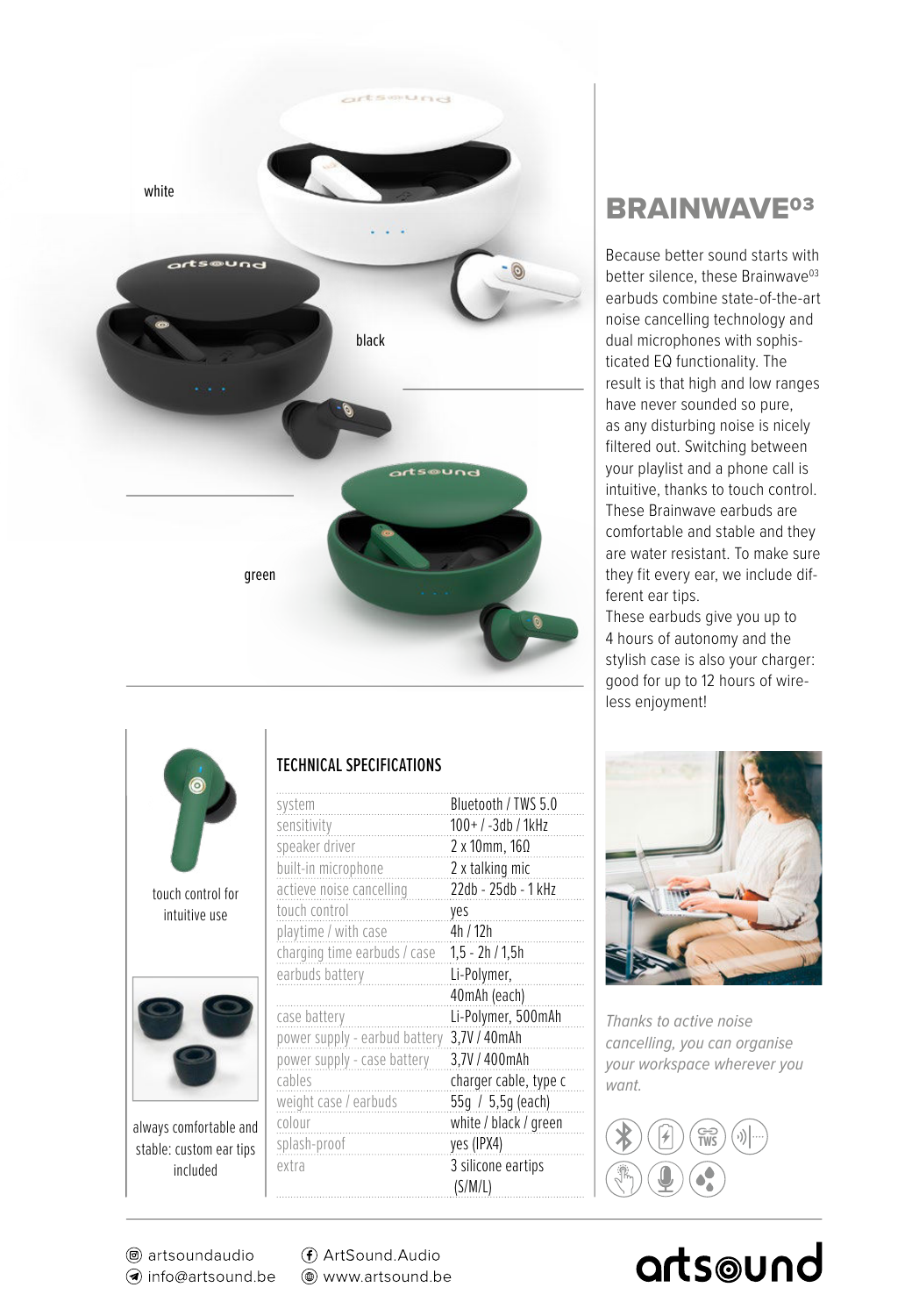# BRAINWAVE05

The Brainwave<sup>05</sup> on-ear headphones give you wireless freedom and flawless sound quality. That so much technology can be contained within a weight of just 140g is unprecedented. Its builtin drivers generate a very clear, powerful and above all warm sound, both quiet and loud. You can easily control the volume of these wireless headphones using the very intuitive push buttons on the earcup, which also allow you to switch between music and phone. Another plus: the built-in microphone captures your voice in a crystal clear fashion. The headband on this Brainwave is made of durable material that is so comfortable that you forget you're wearing it.



Thanks to its ergonomic design, the Brainwave<sup>05</sup> is barely noticeable and that's perfect, because you have other things on your mind.





## TECHNICAL SPECIFICATIONS

| system                  | Bluetooth 5.0         |
|-------------------------|-----------------------|
| sensitivity             | $100+$ / -3db / 1kHz  |
|                         |                       |
| speaker driver          | 2 x 40mm, 320         |
| built-in microphone     | 1 talking mic         |
| active noise cancelling | no                    |
| playtime                | 15h                   |
| charging time           | $1,5 - 2h$            |
| battery                 | Li-Polymer            |
| battery power supply    | 5V / 380mAh           |
| cables                  | charger cable, type c |
|                         | audio cable           |
| weight                  | 140a                  |
| colour                  | black / green         |
| splash-proof            | yes (IPX4)            |
| extra                   | foldable earcups      |
|                         |                       |
|                         |                       |
|                         |                       |
|                         |                       |



foldable design



intuitive controls on the earcup

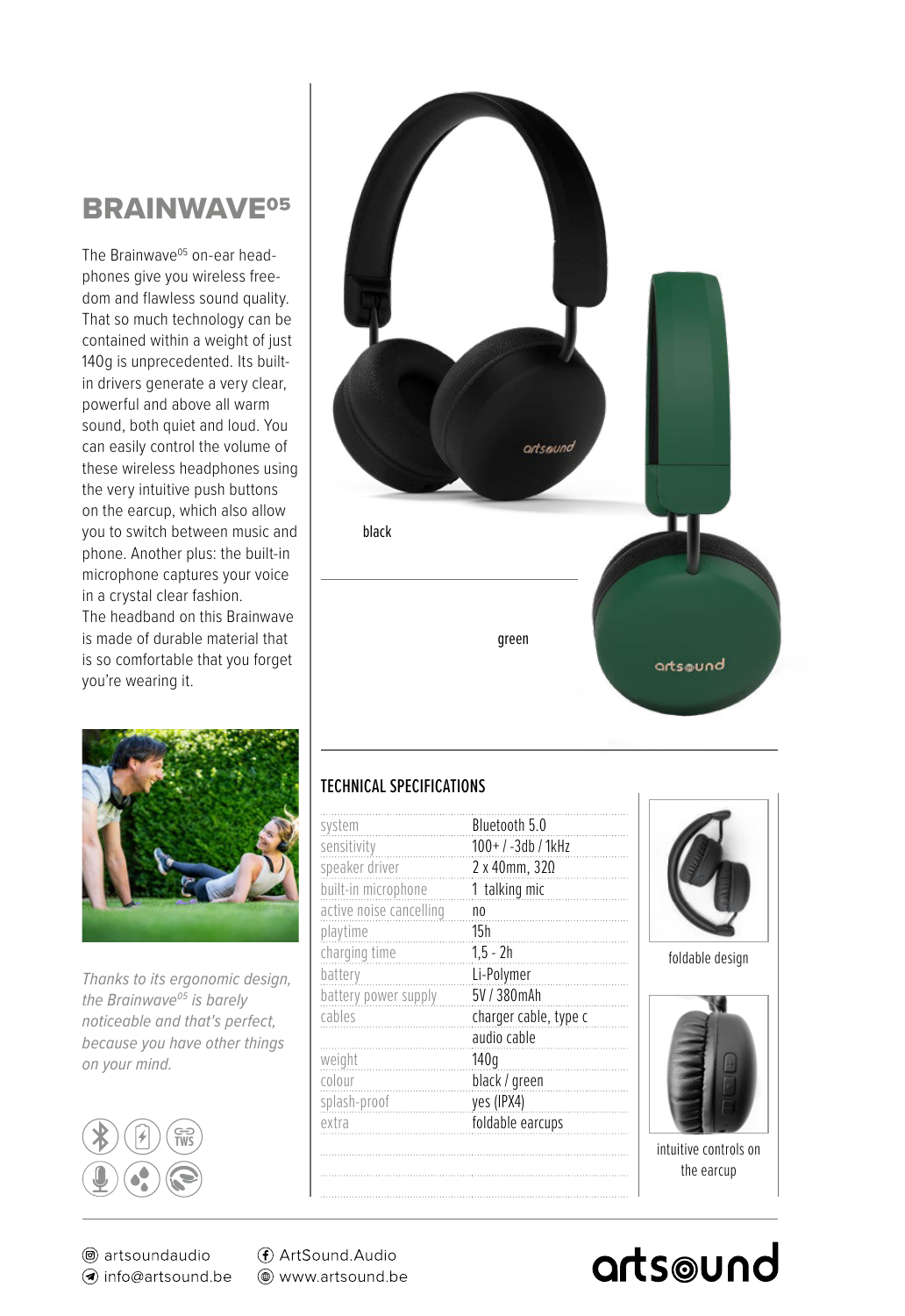

### TECHNICAL SPECIFICATIONS



foldable design



noise cancelling with just one button

| system                  | Bluetooth 5.0           |
|-------------------------|-------------------------|
| sensitivity             | $100+$ / -3db / 1kHz    |
| speaker driver          | 2 x 40mm, 320           |
| built-in microphone     | 2 x FB, 1 x talking mic |
| active noise cancelling | 22-25db - 25db / 1kHz   |
| playtime                | 35h                     |
| charging time           | $1,5 - 2h$              |
| battery                 | Li-Polymer              |
| battery power supply    | 5V / 750mAh             |
| cables                  | charger cable, type c   |
|                         | audio cable             |
| weight                  | 260q                    |
| colour                  | black                   |
| splash-proof            | yes (IPX4)              |
| extra                   | foldable earcups        |
|                         |                         |
|                         |                         |
|                         |                         |
|                         |                         |

# BRAINWAVE<sup>07</sup>

These Brainwaye<sup>07</sup> over-ear headphones produce stunning sound quality, thanks in part to their active noise cancelling with zero tolerance for interference. The dual microphone detects and neutralises any ambient noise without mercy. If you do want to hear the sounds of your surroundings, you can switch to conversation mode with just one click. For the design, the engineers perfectly took our anatomy into account. They chose durable materials with extra-soft ear cups that house all the controls. The Brainwave07's ease of use allows you to enjoy crystal clear sound quality anytime, anywhere for up to 35 hours.



With Brainwave<sup>07</sup> you can create your own world anywhere, even when around others.



@ artsoundaudio nfo@artsound.be (f) ArtSound.Audio

(@) www.artsound.be